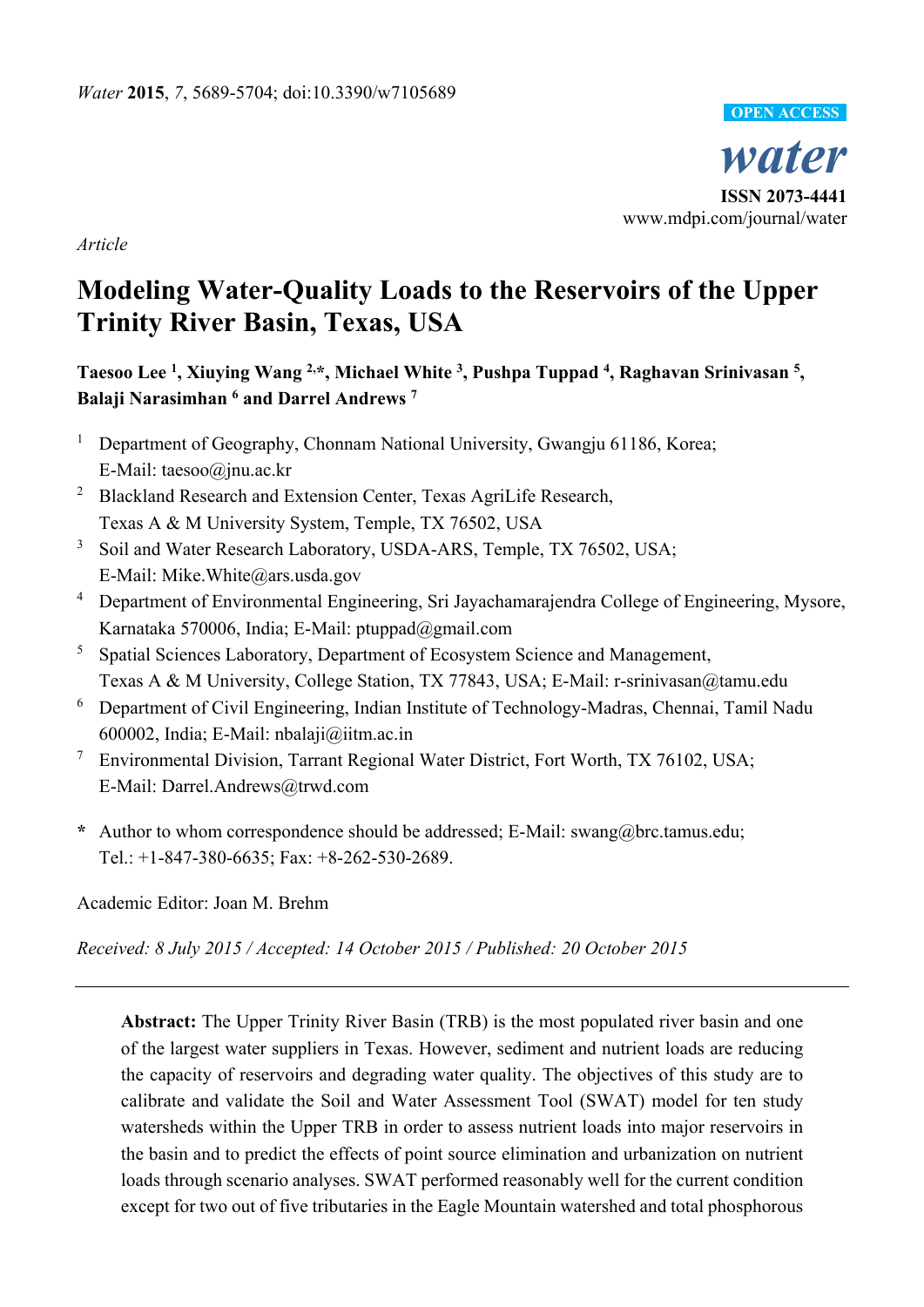in Richland-Chambers. The impacts of simulated scenarios varied within watersheds. Point-source elimination achieved reductions ranging from 0.3% to 24% in total phosphorus and 1% to 56% in total nitrogen received by the reservoirs. Population and development projections were used to examine the impacts of urbanization on each watershed. Projected urbanization in 2030 had large effects on simulated total phosphorus loads in some watersheds, ranging from a reduction of 1% to an increase of 111%. Projected urbanization also affected simulated total nitrogen loads, from a reduction of 3% to an increase of 24%. One limitation of this study is the lack of long-term, up-to-date water quality data due to discontinued water-quality monitoring stations. Although careful considerations were given to the adjustment of parameter values reflecting various aspects of the nutrient processes, further data collection will enhance modeling study for assessment of these watersheds' water resources and environmental problem.

**Keywords:** SWAT; total nitrogen; total phosphorus; Trinity River Basin; water quality

#### **1. Introduction**

Excessive nutrients have created numerous negative ecological effects. For instance, excess nutrient loading into the reservoirs in the Trinity River Basin (TRB) has led to eutrophication, depletion of dissolved oxygen, excess algal growth, and fish tissue contamination [1]. More than 10 river segments in the TRB watershed, including some in reservoirs, are classified under 2000 Clean Water Act list for water quality impairment by point and nonpoint sources by the Texas Commission on Environmental Quality (TCEQ). Therefore, the TRB's top priority has been focused on protecting water quality.

The TRB extends from northwest of Fort Worth to the Gulf of Mexico near Houston, Texas. The Upper TRB (Figure 1) including the Dallas-Fort Worth Metro is the most populated and heavily urbanized area in Texas. More than 90% of the regional municipal water supply is from reservoirs. The North Central Texas Council of Governments (NCTCOG) forecasted the future population increase and urban expansion in the Dallas-Fort Worth Metropolitan area and surrounding 10 Counties through the year 2060 [2]. NCTCOG [2] estimated that total population will increase from 6.3 million as in 2010 to over 9.1 million in 2030, and eventually to 13.0 million in 2060, more than doubling during the 50 years of period. To meet water supply needs for this increasing population, it has been estimated that 2960 million cubic meters in 2030 and 4070 million cubic meters in 2060 will be needed, which requires 2343 million cubic meters more water (2.4 times larger) than historical usage in 2006 (1727 million cubic meter).

Incoming sediment loads are trapped in the reservoirs reducing their capacity, and nutrients loads have the effect of degrading water quality. Sediment surveys of Texas reservoirs and monitoring of reservoir water quality have raised concerns of water degradation and reducing capacity of reservoirs [1]. With increasing regional water demands and public concern, a number of studies have been conducted in the TRB. The Soil and Water Assessment Tool (SWAT) [3] was used to predict current and future water quality and to evaluate the impacts on urban increase and Best Management Practices (BMPs). There have been modeling works for some watersheds previously [4–6]. TNRCC [7] point out that nonpoint source pollution in agricultural streams was one of the major water quality issues. Simulation of the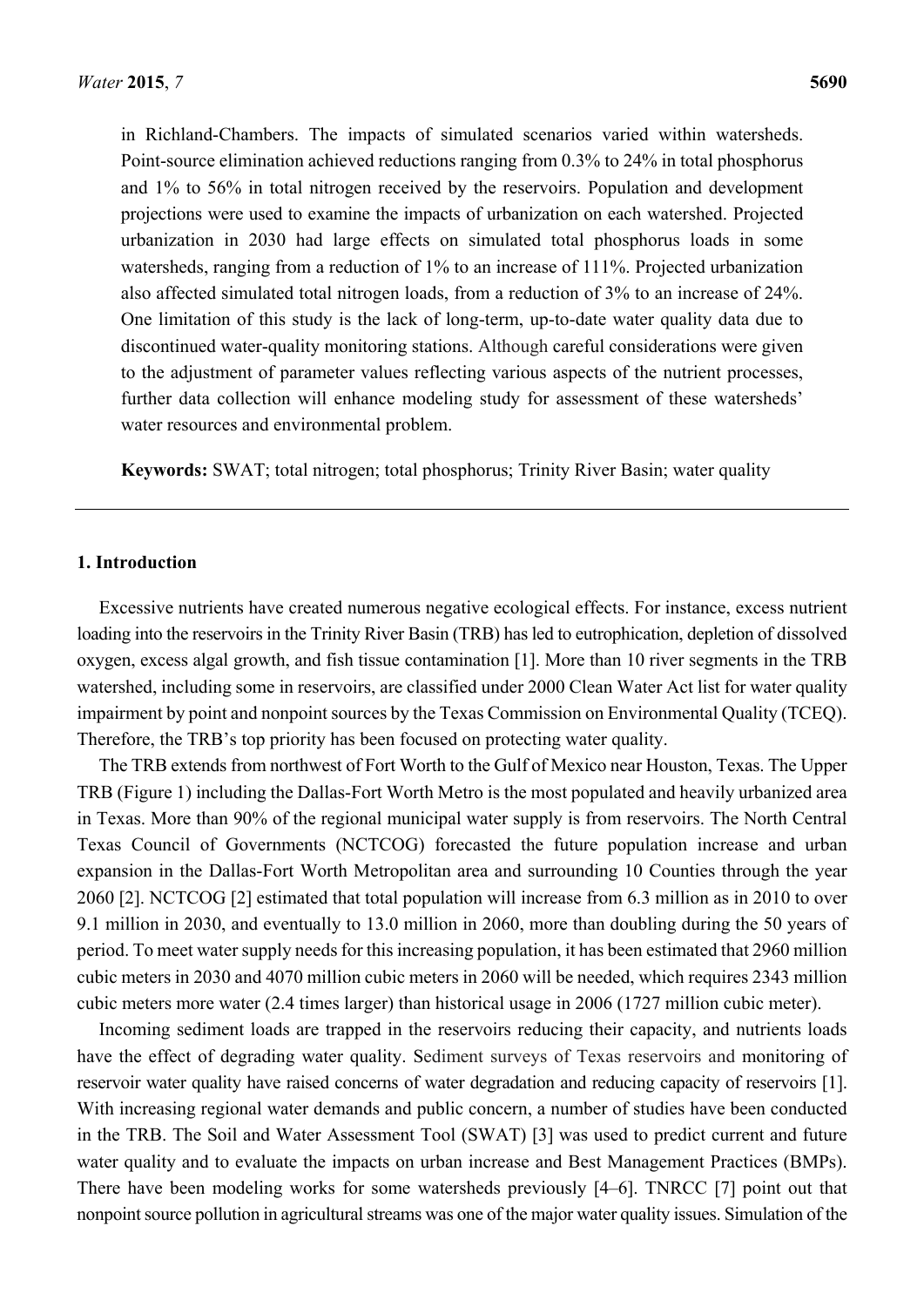impacts of BMPs on nutrient loading was conducted in Berthold [1] for the watersheds of five major reservoirs: Bridgeport, Eagle Mountain, Benbrook, Cedar Creek, and Richland-Chambers (Figure 1) using SWAT. Berthold [1] reported that primary causes were suspected to be urbanization and suggested implementation of BMPs for storm water, nutrient controls, and agricultural land. The Bridgeport and part of Eagle Mountain watersheds was studied in reference [4]. They focus on evaluating the impacts of water quality management plans at the farm level (reduced sediment and nutrient loadings up to 99%) and at two watershed outlet locations (reduced sediment and nutrient loadings by only 1% to 2%) using SWAT. They reasoned that the small impacts at the watershed level compared to the farm level were due to the water quality management plan implementation area was very small compared to total watershed area. Debele *et al.* [8] conducted SWAT simulation for the upper streams of Cedar Creek Reservoir and Eagle Mountain Reservoir in the TRB (Figure 1) with the focus of enhancing SWAT evapotranspiration and overland flow routing modules. Lee *et al.* [9] has reported the Eagle Mountain watershed study in which SWAT simulated the annual Total Nitrogen (TN) yield of 1055 metric ton and annual Total Phosphorous (TP) yield of 173 metric ton to the lake. However, entire watershed-wide overview and modeling works for all watersheds (some were not included in previous studies) were needed for comprehensive understanding of the current status and future assessment for this area including projected population. Wang *et al.* [10] have conducted flow and sediment modeling for all the watersheds with the major reservoirs in the Upper TRB (Figure 1) using SWAT. The calibrated SWAT performed reasonably well for streamflow and sediment loads. The effects of upland ponds were further evaluated in reference [10] through a pond removal scenario. Nutrient loads and the future urbanization impact are not yet explored by reference [10]. This study was built upon previously conducted work by Wang *et al.* [10] and continued the modeling effort for nutrient loads in the watersheds. The objectives of this study are to assess nutrient loads to major reservoirs in the entire Upper TRB and to predict the effects of point source elimination and urbanization on nutrient loads through scenario analyses.



**Figure 1.** The locations of major reservoirs and USGS (US Geological Survey) gage stations in the Upper Trinity River Basin (adopted from reference [10]).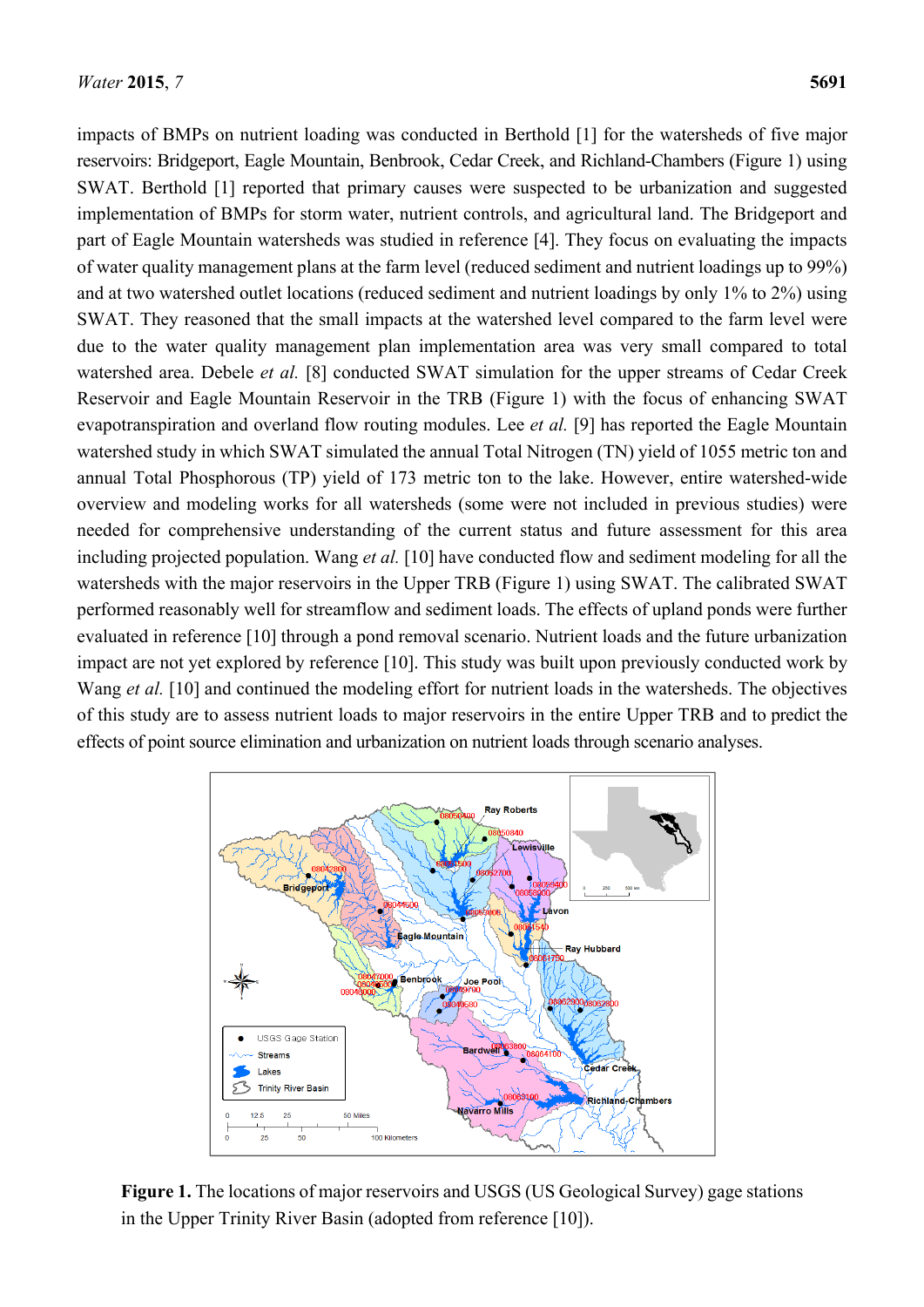# **2. Materials and Methods**

#### *2.1. Study Area*

The study area in the Upper TRB in North Central Texas consists of 12 major reservoirs, with Bardwell and Navarro Mills draining into the Richland-Chambers (Figure 1). The Trinity River eventually discharges into the Gulf of Mexico. These reservoirs are the source of the local water supply for the urban population. The quantity and quality of this water has been of concern along with the population growth. This study focused on the ten watersheds listed in Table 1. The major landuse distribution is shown in Figure 2 based on the National Land Cover Dataset (NLCD) 2001 dataset.



**Figure 2.** Major landuse for the Upper Trinity River Basin study area. Number indicates the percentage of the largest landuse in each watershed.

| Watershed                | Watershed Area (km <sup>2</sup> ) | Number of<br><b>Sub-Watershed</b> |
|--------------------------|-----------------------------------|-----------------------------------|
| Joe Pool                 | 580                               | 7                                 |
| Lavon                    | 1993                              | 20                                |
| Lewisville               | 2520                              | 32                                |
| Ray Roberts              | 1790                              | 28                                |
| Ray Hubbard              | 907                               | 20                                |
| <b>Benbrook</b>          | 1100                              | 37                                |
| <b>Bridgeport</b>        | 2849                              | 57                                |
| <b>Richland Chambers</b> | 5157                              | 156                               |
| Cedar Creek              | 2600                              | 106                               |
| Eagle Mountain           | 2230                              | 150                               |

**Table 1.** Watersheds within the Trinity River Basin study area.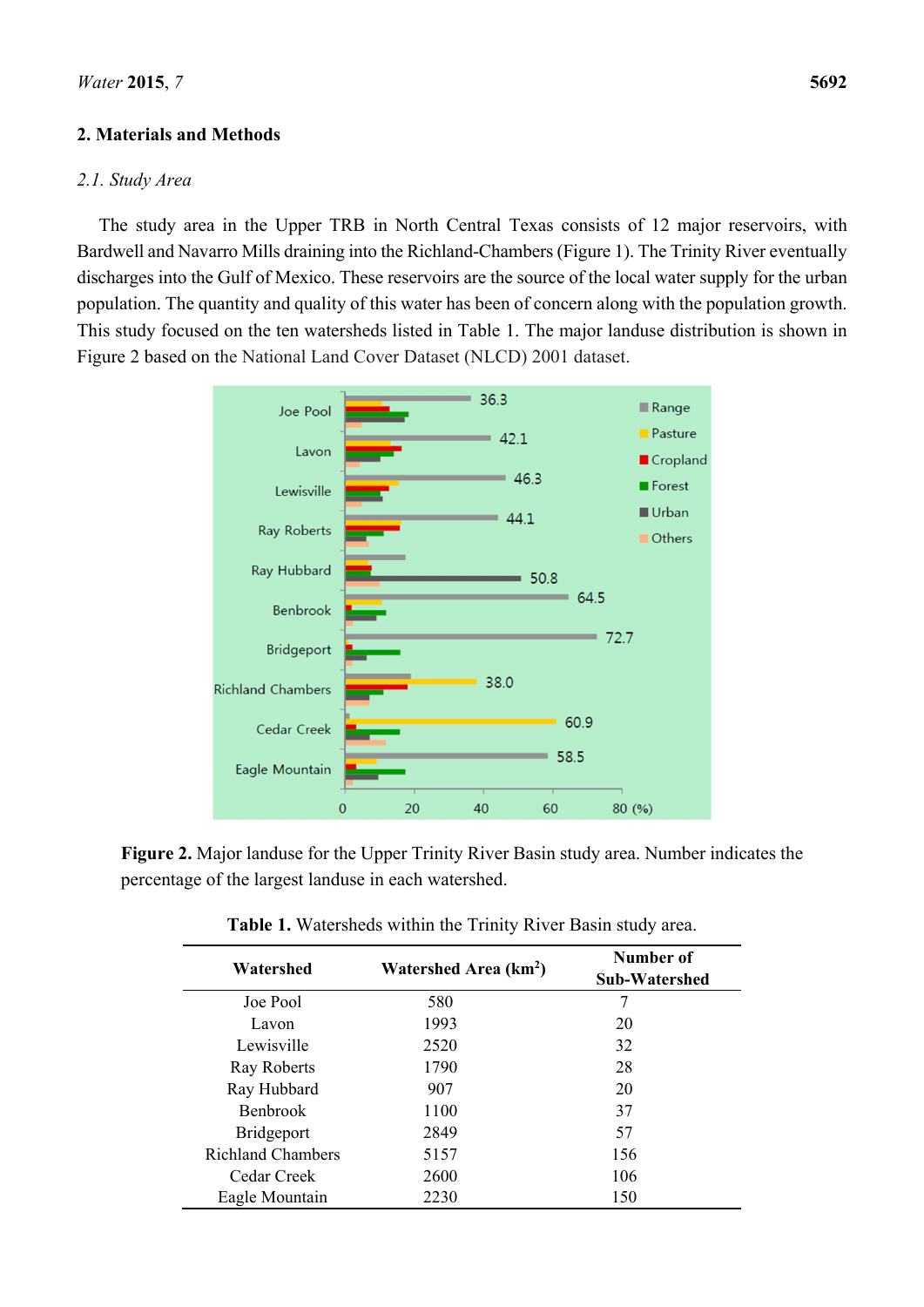NCTCOG [2] Demographic Forecast provides long-range, small area household/population projections for use in intra-regional infrastructure planning and resource allocations in the metropolitan area of North Central Texas. The 2030 forecast has a 30-year time horizon and is conducted for the ten counties in the study area, as shown in Figure 3b. Urban area change is derived from population change (2000 to 2030) and 2001 NLCD based on the relationship between the fraction of counties that is urban and population density as shown in Figure 3a. Dallas and Tarrant counties' total share of the regional households will decrease. Collin and Denton counties will continue to capture an increasing share of the region's growth. The remaining six ex-urban counties are projected to show very strong growth. Parker, Johnson, Ellis, Kaufman, and Rockwall counties are each expected to more than triple their 2000 household totals by the year 2030, while Wise County more than doubling over this same period [2]. Therefore, the population center of the greater Dallas-Fort Worth metropolitan area will begin to square off, with strong growth along the SH 114 and I-35 corridors in Denton County (154% population change) and move west over the next 30 years. The region infrastructure improvements will draw residents to the west and southwest portions of the region including eastern Parker County (284% population change) and northern Johnson County (257% change).



**Figure 3.** (**a**) Relationship between the fraction of counties that is urban and population density, as derived from North Texas Council of Governments (NCTCOG) population data for 2000 as well as 2001 NLCD [10]; (**b**) Fraction of urban change based on population projections for 2030. New urban area equals to the production of old urban area and fraction in urban change, e.g., a fraction in urban change of 36 on the map means the urban area will change to 36-fold of old urban area.

# *2.2. Short Description of the SWAT Model and Model Inputs*

SWAT is a continuous-time simulation model, which is developed to simulate/predict hydrologic and water quality processes at large watershed scales [10]. It is a spatially distributed model that subdivides a watershed into smaller subwatersheds. Subwatersheds are divided into Hydrologic Response Units (HRUs), which are assumed to be unique combinations of soil, land use, and slope. Water and pollutant loadings are predicted for each HRU and lumped for each subwatershed, and then routed through a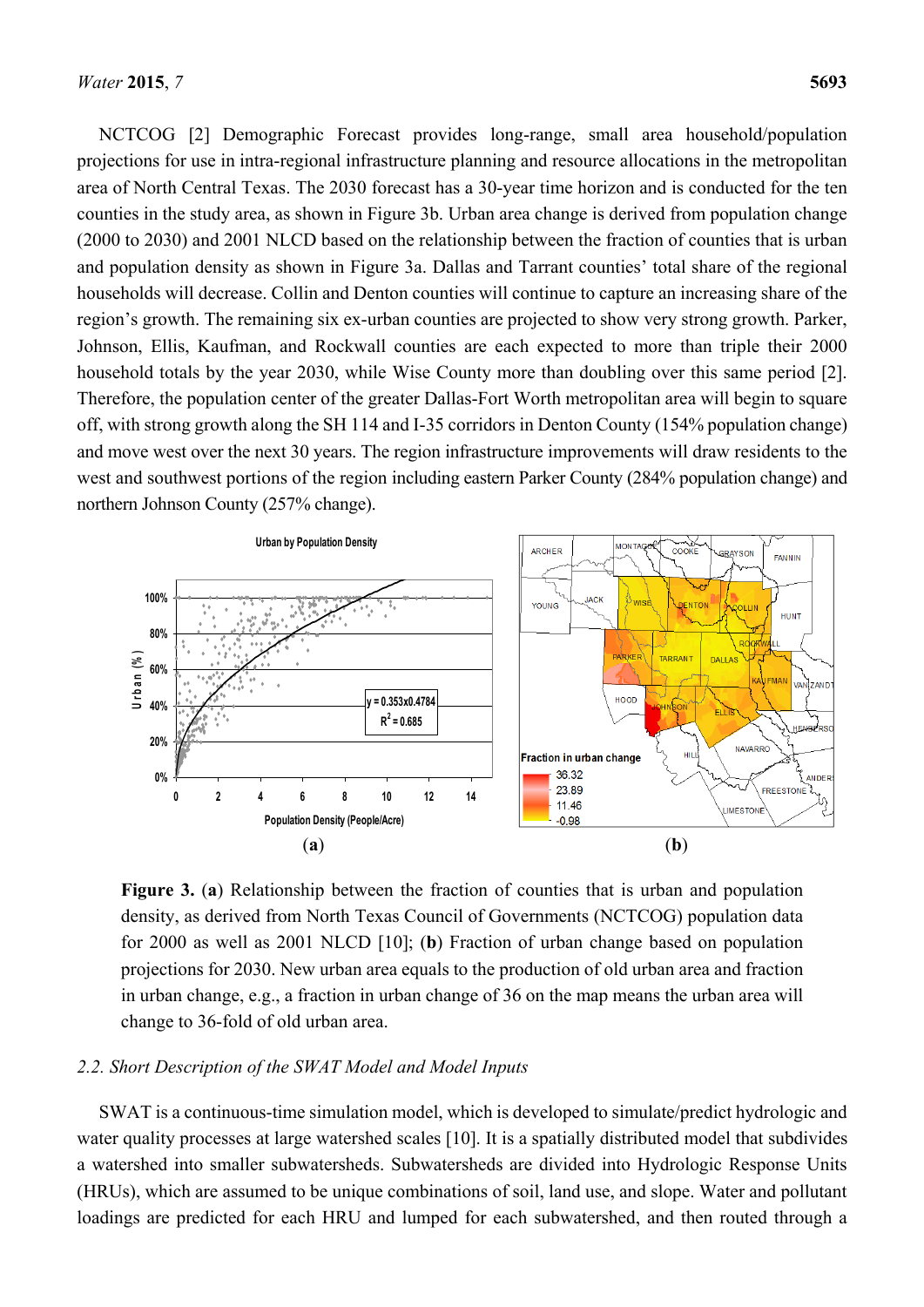channel network to the watershed outlet. The model is widely used to manage water quantity and quality, and to establish watershed conservation plans. Detailed descriptions of the SWAT model can be found in references [11,12].

A previous study by Wang *et al.* [10] presented the SWAT model set up, flow and sediment calibration and validation for the Upper TRB. This study is a continuation of that study and focuses on the estimation of nutrient loads in the Basin. Both studies were from the series of individual modeling efforts conducted by several modelers (listed as co-authors of this article). The same data sources were employed in each effort to maintain consistency. The major datasets used in these studies include a 30-m National Elevation Dataset (NED) used as DEM (Digital Elevation Model) to delineate watershed; and a 30-meter NLCD for landuse; and SSURGO (Soil Survey Geographic) for soils. Weather data were obtained from NOAA (National Oceanic and Atmospheric Association) and NCDC (National Climate Data Center) for each weather station located within and around each watershed. The information for dams in the Upper TRB was obtained from US Army Corps of Engineers and National Inventory of Dams.

A total of 114 point sources discharge data were used in this study. They were from the USGS Water Resource database, or EPA (Environmental Protection Agency)'s Permit Compliance System identified actively operating point sources with discharge data. Data of the wastewater treatment plant discharge rates are mostly permitted discharge rates, not the amount actually discharged due to the data unavailability. However, while data were available, the actual wastewater effluent concentrations and flows were used. Permit limits, while available, were used for calculating nutrient loads for these point sources. In some cases where no permitted rates were available, nutrient loads were estimated using concentrations derived from a comprehensive survey of municipal wastewater dischargers in the Virginia portion of the Chesapeake Bay Basin [13], which are comparable to local available data. Personal interviews with local NRCS (Natural Resource Conservation Service) personnel were used to describe agricultural operation schedules in SWAT. The characteristics and drainage area of small flood control ponds by USDA-NRCS watershed protection program known as PL-566 were also represented in the model

# *2.3. Model Calibration and Validation for Nutrients*

As stated above, this study is built upon a previously conducted study by Wang *et al.* [10]. Previous modeling has resulted in calibrated/validated flow and sediment for the study watersheds (Table 2) in the Upper TRB. Because nutrient calibration and validation are continuous efforts of previous modeling work, it is necessary to briefly summarize model results for flow and sediment loadings in each watershed. Nash–Sutcliffe efficiency (NSE) [14] values ranged from 0.50 to 0.95 based on monthly flow comparisons between simulated and observed values for calibration (Figure 4) and from 0.44 to 0.92 for validation, except the validation at station ID 08045850 in Benbrook watershed (0.18). The calibrated SWAT models in large part captured the hydrologic dynamics in the diverse watersheds within the TRB as evidenced by acceptable NSE values except for the Benbrook watershed. The relatively low model performance for Benbrook watershed is due to limited data available to calibrate the SWAT model. Flow data were available at three USGS stream gauge sites at Benbrook (Figure 1). However, all gauges were downstream of significant impoundments on the Clear Fork of the Trinity River. Unfortunately, data from these sites are not representative of the flow from overland areas because streamflow below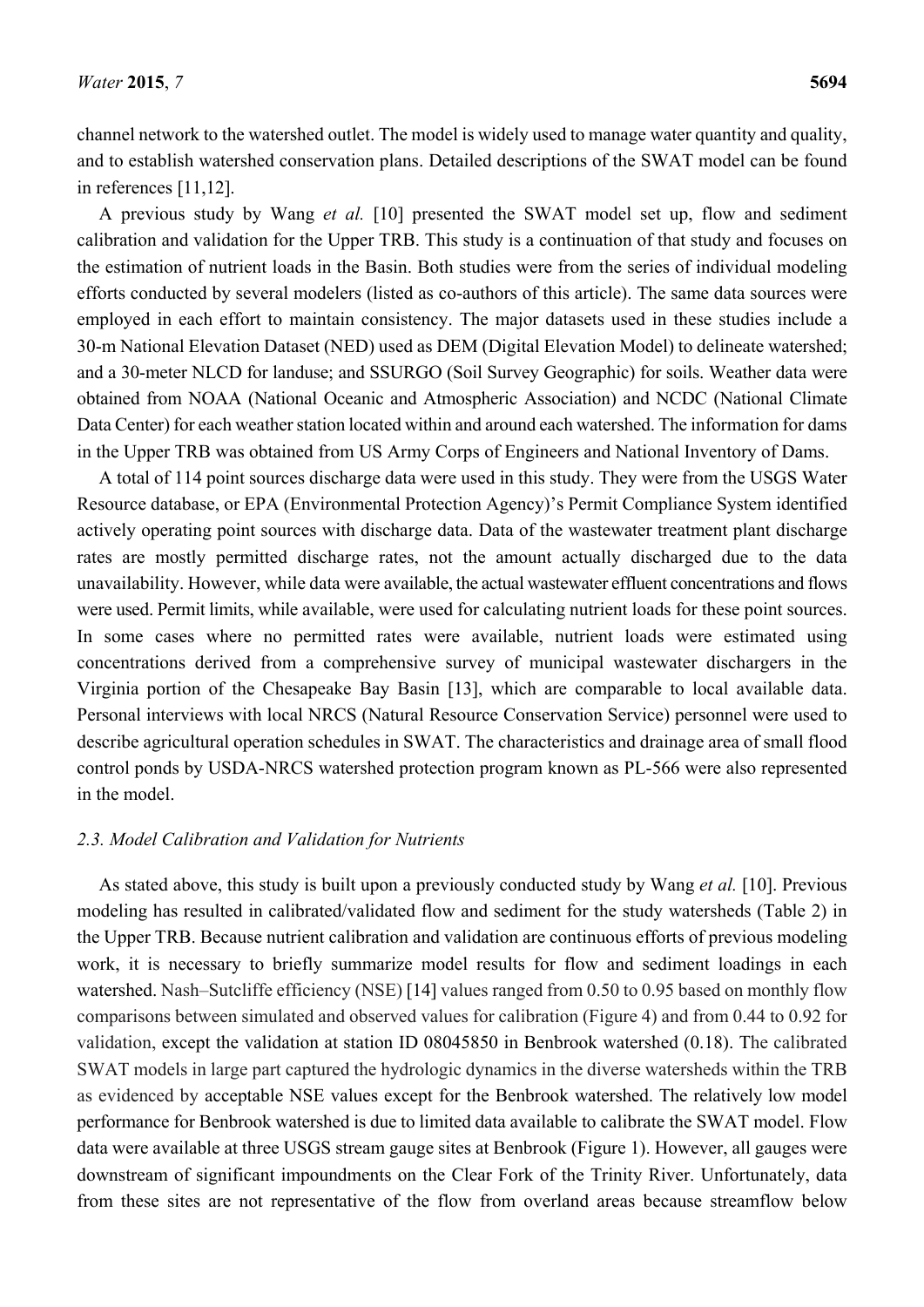reservoirs is more a function of reservoir management and releases than inflow from the drainage area and reservoir losses from evaporation, seepage and withdraw made the total water balance more difficult to define [15].



**Figure 4.** Summary of previous modeling results by Wang *et al.* [10] for flow. NSE indicates Nash–Sutcliffe Model Efficiency [14].

**Table 2.** Monitored nutrient data for each study watershed in the Upper Trinity River Basin.

| <b>Reservoir</b>         | Location                               | <b>Period</b>                                               | # of Data          |  |
|--------------------------|----------------------------------------|-------------------------------------------------------------|--------------------|--|
| Joe Pool                 | 08049700                               | October 1985–July 2007 (NO <sub>3</sub> , NO <sub>2</sub> , | $16-42$ days       |  |
|                          |                                        | Organic N, TN and TP)                                       |                    |  |
|                          |                                        | April 1993–August 1995 ( $NO3$ , $NO2$ and                  |                    |  |
| Lavon                    | 08058900                               | TN), November 1981–August 1995                              | 30 days<br>48 days |  |
|                          |                                        | (Organic N and TP)                                          |                    |  |
|                          | 08052700                               | May 1971–July 1997 (mineral P, TP,                          |                    |  |
| Lewisville               |                                        | $NO3-NO2$ , Organic N)                                      | $15-62$ days       |  |
|                          | 08053000                               | January 1981–July 1997 (mineral P, TP,                      | $28 - 66$ days     |  |
|                          |                                        | $NO3-NO2$ , Organic N)                                      |                    |  |
|                          | December 1992–January 1995 (mineral P, |                                                             |                    |  |
| Ray Roberts              | 08050840                               | $TP, NO_3-NO_2, Organic N)$                                 | 17 Days            |  |
|                          |                                        | November 1981–November 1992 (TP,                            |                    |  |
| Ray Hubbard              | 08061750                               | $NO3-NO2$ , Organic N, TN)                                  | $64 - 67$ days     |  |
| Benbrook <sup>1</sup>    |                                        |                                                             |                    |  |
| <b>Bridgeport</b>        | 08042800                               | 1970-2007                                                   | 64 days            |  |
|                          |                                        | 1983-2003 (Org N); 1993-2006 (Min N,                        |                    |  |
| <b>Richland Chambers</b> | 08064100                               | Min P), 1983–2006 (TP)                                      | $140 - 157$ days   |  |
|                          | TRWD $^2$                              | 1991-2005                                                   | 46 days            |  |
| Cedar Creek              | TRWD <sup>2</sup>                      | 1989-2000, 2002                                             | 13–40 days $3$     |  |
| Eagle Mountain           | TRWD $^2$                              | 1991-2004                                                   | $15-38$ days $3$   |  |

Notes: <sup>1</sup> Insufficient data available for calibration, calibration was conducted at nearby Bridgeport; <sup>2</sup> TRWD (Tarrant Region Water District) monitoring stations; 3 Various sample days in various monitoring sites.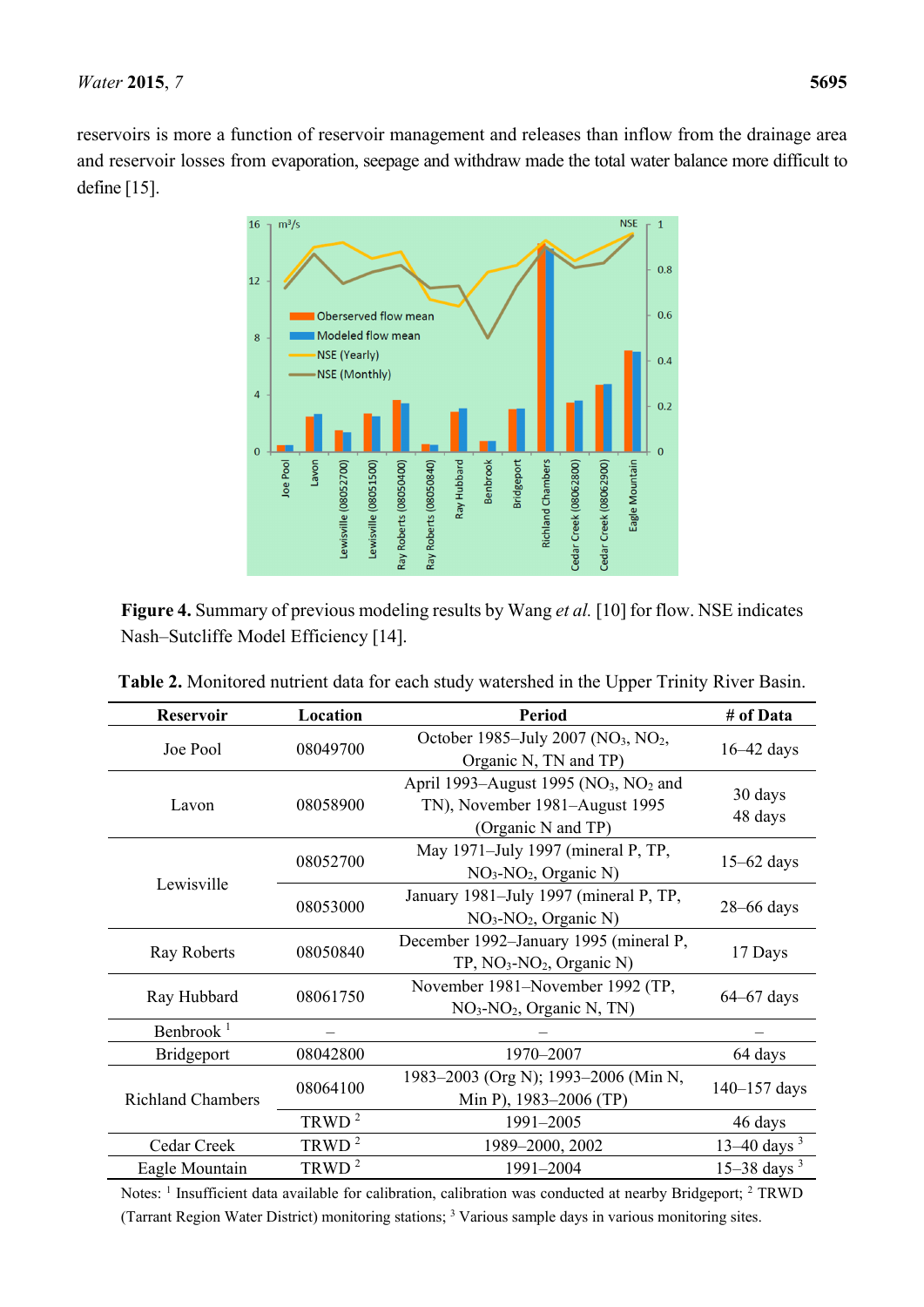Due to data availability, sediment calibrations were conducted for six watersheds and model performance was represented by percentage errors, which ranged from −10.8% to 5.0%. The Benbrook, Joe Pool, Ray Roberts, and Ray Hubbard watersheds have insufficient or no sediment data available with which to estimate sediment loads for calibration. Therefore, Wang *et al.* [10] adopted SWAT-derived hydrologic and water quality parameters from the neighboring watersheds SWAT model set-up.

In this study, the previously established model setups in reference [10] were further calibrated/validated for nitrogen and phosphorus using measured nitrogen (Organic N,  $NO<sub>2</sub>$ ,  $NO<sub>3</sub>$ , and NH<sub>4</sub>) and phosphorus (Organic P and Mineral P) for each watershed (Table 2). Overall, there were limited observations for nutrient data and the data availability varied in both monitoring periods and the number of locations. Table 2 contains monitoring sites and the number of days with sampling for nutrients in each watershed. It is noticeable that continuous records of measured data for nutrient loads were not available. Only grab sample data (nutrient concentration) were available from time to time (usually 1 to 10 samples per year, with missing years in between) at several monitoring sites within the study area. For example, the Lavon watershed has only 3 years with sampled data at an average frequency of 10 per year. The Ray Roberts has only 4 years with data and only 17 samples in total. The Bridgeport has 38 years with sampled data, yet the average annual frequency is only about 2. Some additional water-quality data were obtained from Texas Water Development Board (TWDB) (Table 2). The decline/discontinued water-quality monitoring stations caused by funding availability makes it a challenging task to adequately calibrate each watershed for the nutrient components. With this limitation, some watershed models utilized SWAT-adjusted parameter setup from neighboring basins that have similar watershed characteristics. Therefore, efforts to collect more data for adequate validation of the models must continue. Nevertheless, careful considerations were given to the adjustment of parameter values reflecting various aspects of the nutrient processes.

SWAT parameters related to nutrient processes were applied based on expertise and experience obtained from previous studies [4,16,17]. Model parameters involved in both upland and channel nutrient processes were adjusted. For nutrient calibration, percentage error was the preferred metric because available measured loads were generally scarce. Typically, measured loading data are estimated based on grab sample concentrations, along with observed streamflow, by using a load estimator program [18]. Parameters were adjusted one at a time with continual assessment of the percentage error. Due to the data availability, only calibration was conducted in some watersheds and model validation was not conducted. Table 3 lists the parameters and the range of parameter values used for model calibration for eight watersheds except Cedar Creek and Eagle Mountain watershed, which will be described in more detail in the next paragraph.

More detailed model analysis was conducted for Cedar Creek and Eagle Mountain watershed using TRWD monitoring data and a QUAL2E (Enhanced Stream Water Quality Model) [19] reach set up conducted by Espey, Inc., Austin, TX, USA, Using their parameter set up by QUAL2E, SWAT calibration for nutrients was conducted for both watersheds. TRWD monitored nutrients in tributaries for nitrogen and phosphorus at various locations in both watersheds for more than ten years (Table 4). For Cedar Creek watershed, data collection was conducted in major tributaries including Kings, Cedar, Lacy, North Twin, South Twin, Lynn, Clear, Caney and Prairie Creek from 1989 to 2000. For Eagle Mountain, nutrient monitoring data were collected at Ash, Derrett, Dosier, Walnut and West Fork at 4688 from 1991 to 2004. These monitored data were used for model calibration by comparison with the predicted three day rolling average in order to account for daily uncertainty and then compared with calculated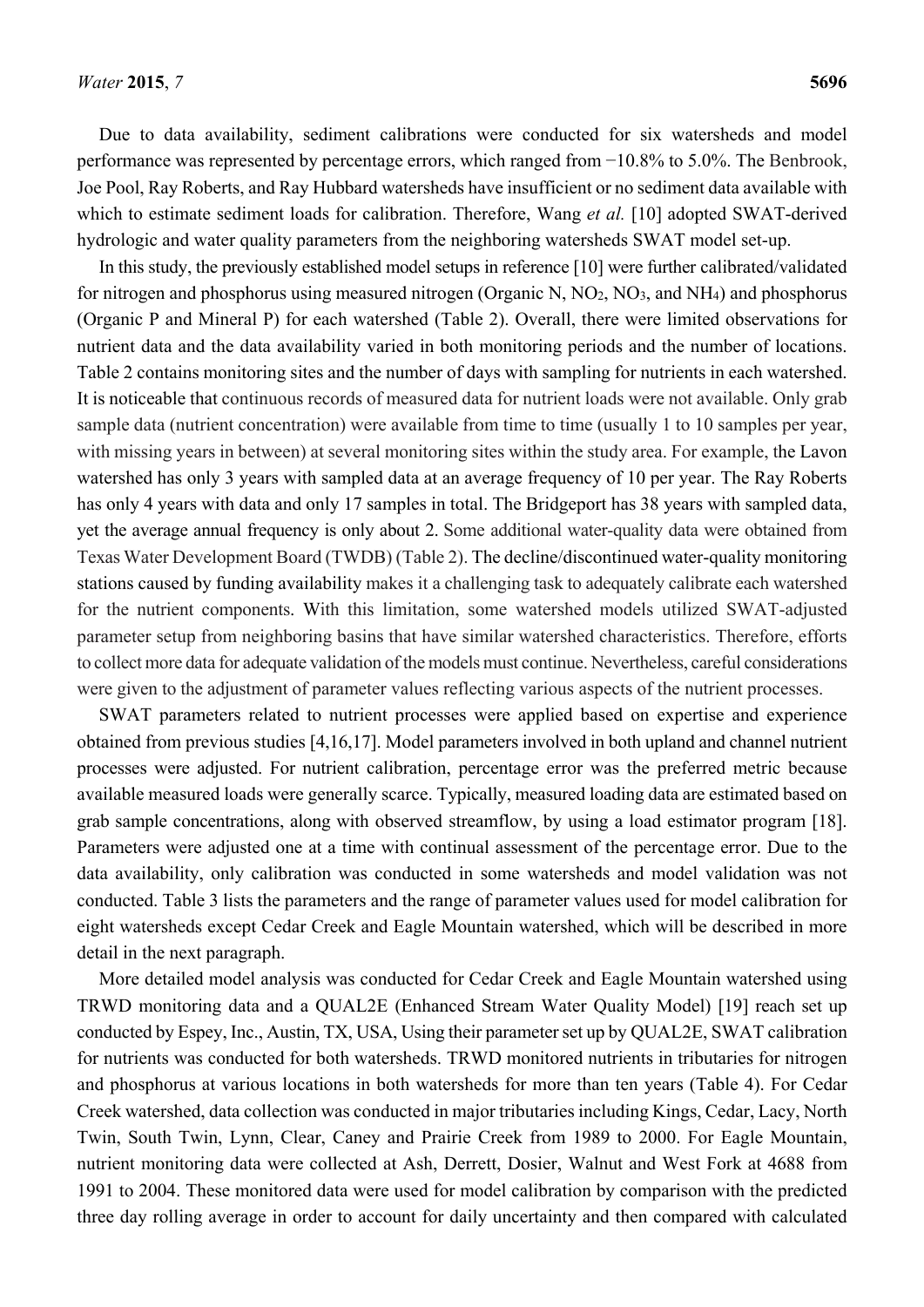Median, 25th percentile and 75th percentile values. Table 4 shows parameter values in the watershed-wide water quality file (.wwq) for both QUAL2E by Espey, Inc. and SWAT calibration.

| <b>Nutrients</b> | <b>Parameter (File)</b><br><b>Description</b>       |                                                                                                                      | <b>Calibrated Value</b> |
|------------------|-----------------------------------------------------|----------------------------------------------------------------------------------------------------------------------|-------------------------|
|                  | RHOQ (.wwq)                                         | Algal respiration rate at 20 $^{\circ}$ C (day <sup>-1</sup> )                                                       | $0.1 - 0.33$            |
|                  |                                                     | Denitrification threshold water content (fraction                                                                    |                         |
|                  | SDNCO (.bsn)                                        | of field capacity water content above which                                                                          | $0.85 - 1.5$            |
|                  |                                                     | denitrification takes place)                                                                                         |                         |
|                  | NPERCO (.bsn)                                       | Nitrate percolation coefficient                                                                                      | $0.01 - 1.0$            |
|                  | AI1 (.wwq)                                          | Fraction of algal biomass that is nitrogen                                                                           | $0.07 - 0.09$           |
| Nitrogen         | $RS4$ (.swq)                                        | Rate coefficient for organic N settling<br>in the reach at 20 $^{\circ}$ C (day <sup>-1</sup> )                      | $0.001 - 2.5$           |
|                  | $BC21$ (.swq)                                       | Rate constant for biological oxidation of $NO2$ to<br>NO <sub>3</sub> in the reach at 20 °C (day <sup>-1</sup> )     | 2.0                     |
|                  | $BC3$ (.swq)                                        | Rate constant for hydrolysis of organic N to NH <sub>4</sub><br>in the reach at 20 $^{\circ}$ C (day <sup>-1</sup> ) | $0.001 - 1.0$           |
|                  | <b>CDN</b>                                          | Denitrification exponential rate coefficient                                                                         | 0.3                     |
|                  | PPERCO (.bsn)<br>Phosphorus percolation coefficient |                                                                                                                      | $10.0 - 17.5$           |
|                  | PHOSKD (.bsn)                                       | Phosphorus soil partitioning coefficient                                                                             | 50-350                  |
|                  | <b>PSP</b><br>Phosphorus sorption coefficient       |                                                                                                                      | 8                       |
|                  | $AI2$ (.wwq)                                        | Fraction of algal biomass that is phosphorus                                                                         | $0.015 - 0.02$          |
|                  | $BC4$ (.swq)                                        | Rate constant for mineralization of organicPto<br>dissolved P in the reach at 20 $^{\circ}$ C (day <sup>-1</sup> )   | $0.01 - 0.7$            |
| Phosphorous      | $RS5$ (.swq)                                        | Organic phosphorus settling rate in the reach at<br>$20 °C$ (day <sup>-1</sup> )                                     | $0.001 - 2.5$           |
|                  | <b>IPET</b>                                         | PET method: $0 =$ Priest-T, $1 =$ Pen-M, $2 =$ Harg,<br>$3$ = user input                                             | 1                       |
|                  | <b>ISUBWQ</b>                                       | Instream water quality: $1 =$ model instream<br>water quality                                                        | $\boldsymbol{0}$        |
| Nitrogen &       | CMN $2$                                             | Rate factor for humus mineralization of active<br>organic nutrients (N and P)                                        | 0.0003                  |
| phosphorus       | MUMAX <sup>2</sup>                                  | Maximum specific algal growth rate $\text{(day}^{-1})$                                                               | 1.0                     |

|  | Table 3. Adjusted nutrient parameter values of SWAT for calibration. |  |
|--|----------------------------------------------------------------------|--|
|  |                                                                      |  |

<sup>1</sup> Ray Robert and Richland-Chamber only; <sup>2</sup> Richland-Chamber and Benbrook and Bridgeport only.

| Table 4. QUAL2E and SWAT parameter setting for Cedar Creek and Eagle Mountain watershed. |  |
|------------------------------------------------------------------------------------------|--|
|                                                                                          |  |

| <b>Parameters</b><br>(xwy) | <b>Description</b>                                         | QUAL2E <sup>1</sup> | <b>Calibrated</b><br>Value |  |
|----------------------------|------------------------------------------------------------|---------------------|----------------------------|--|
| <b>LAO</b>                 | Light averaging option                                     | 2                   | 2                          |  |
| <b>IGROPT</b>              | Algal specific growth rate option                          | 2                   | 2                          |  |
| AI <sub>0</sub>            | Ratio of chlorophyll-a to algal biomass (µg-chla/mg algae) | 10                  | 10                         |  |
| AI1                        | Fraction of algal biomass that is nitrogen (mg N/mg alg)   | 0.09                | 0.09                       |  |
| AI2                        | Fraction of algal biomass that is phosphorus (mg P/mg alg) | 0.02                | 0.02                       |  |
|                            | The rate of oxygen production per unit of algal            |                     | $14-15$                    |  |
| AI3                        | photosynthesis (mg $O_2/mg$ alg)                           | 1.6                 |                            |  |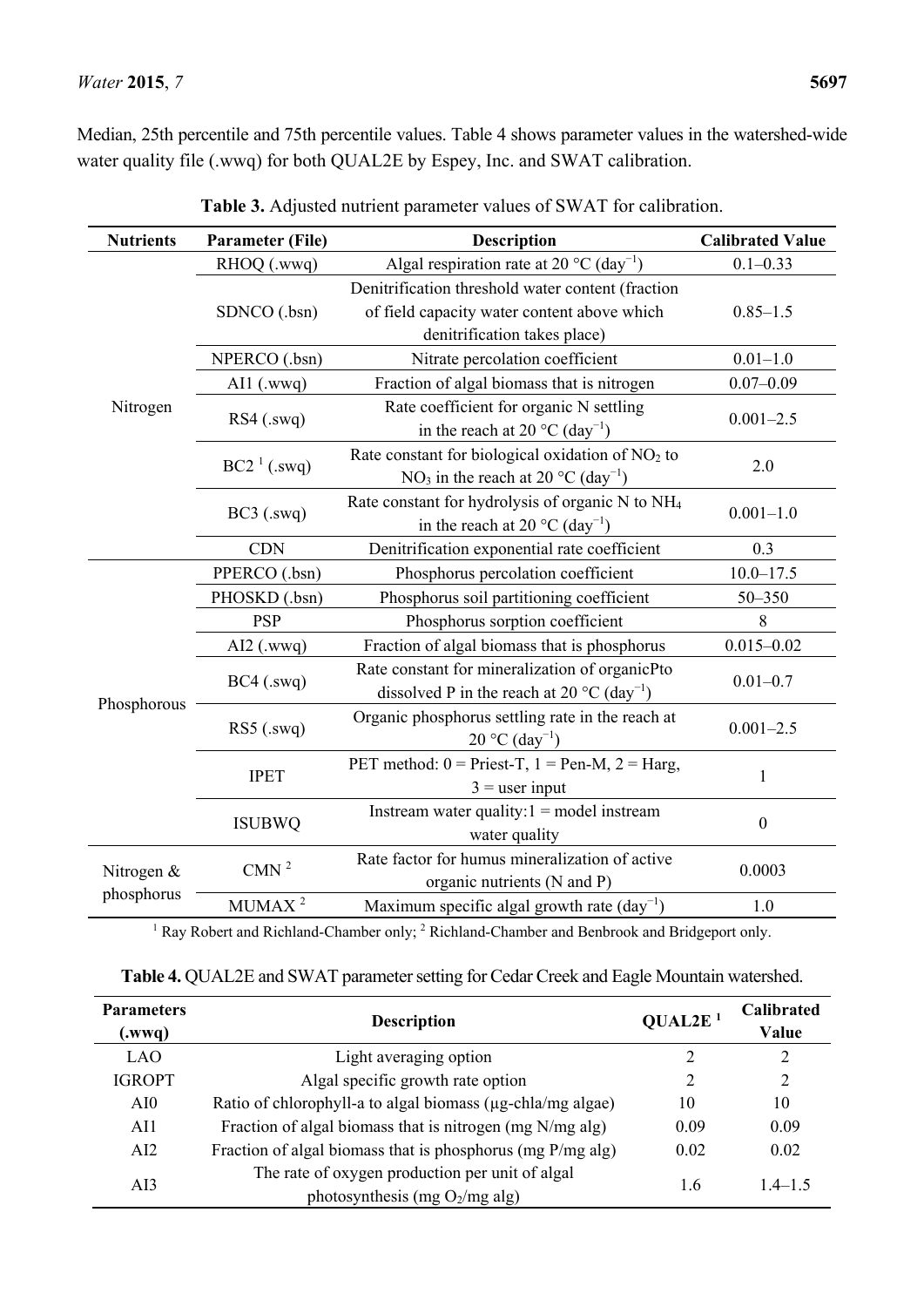| <b>Parameters</b><br>(wwq) | <b>Description</b>                                                                                        | QUAL2E <sup>1</sup> | Calibrated<br>Value |
|----------------------------|-----------------------------------------------------------------------------------------------------------|---------------------|---------------------|
| AI4                        | The rate of oxygen uptake per unit of algal respiration<br>(mg O <sub>2</sub> /mg alg)                    | 2.3                 | $2.0 - 2.3$         |
| AI5                        | The rate of oxygen uptake per unit of $NH3-N$ oxidation<br>$(mg O2/mg NH3-N)$                             | 3.5                 | $3.0 - 3.5$         |
| AI6                        | The rate of oxygen uptake per unit of $NO2-N$ oxidation<br>$(mg O2/mg NO2-N)$                             | 1.0                 | 1.0                 |
| <b>MUMAX</b>               | Maximum specific algal growth rate at 20 $^{\circ}$ C (day <sup>-1</sup> )                                | 1.8                 | $1.0 - 2.0$         |
| <b>RHOQ</b>                | Algal respiration rate at 20 $^{\circ}$ C (day <sup>-1</sup> )                                            | 0.1                 | 0.3                 |
| <b>TFACT</b>               | Fraction of solar radiation computed in the temperature heat<br>balance that is photosynthetically active | 0.3                 | $0.3 - 0.44$        |
| $K_L$                      | Half-saturation coefficient for light $(kJ/(m^2 \cdot min))$                                              | 0.418               | 0.418               |
| K N                        | Michaelis-Menton half-saturation constant<br>for nitrogen $(mg N/L)$                                      | 0.4                 | 0.4                 |
| K P                        | Michaelis-Menton half-saturation constant<br>for phosphorus (mg $P/L$ )                                   | 0.04                | 0.04                |
| LAMBDA0                    | Non-algal portion of the light extinction coefficient $(m^{-1})$                                          | 1.5                 | 1.5                 |
| LAMBDA1                    | Linear algal self-shading coefficient $(m^{-1} ( \mu g \text{ chla}/L)^{-1}))$                            | 0.002               | 0.002               |
| LAMBDA2                    | Nonlinear algal self-shading coefficient $(m^{-1} ( \mu g \text{ chla/L})^{-2})$                          | 0.054               | 0.054               |
| P N                        | Algal preference factor for ammonia                                                                       | 0.1                 | 0.1                 |

**Table 4.** *Cont.* 

<sup>1</sup> QUAL2E parameter setting was conducted by Espey, Inc and used for starting point of calibration for Cedar Creek and Eagle Mountain watershed.

#### *2.4. Scenarios*

After model calibration and validation, the baseline SWAT model is used to simulate point source elimination and urbanization scenarios to evaluate their probable effects on nutrient loads received by the region's water supply reservoirs. Wastewater treatment is expected to improve in the future. To simulate the maximum impacts of improved wastewater management on the major reservoir nutrient loading, all point-source discharges were eliminated from each baseline model. This scenario did not consider that the bioavailability of nutrients in point-source effluent may be much greater than that of other sources, particularly eroded materials. Therefore, it may underestimate the impact of point source reductions on reservoir water quality.

A great portion of the Upper TRB is expected to be urbanized by 2030 per NCTCOG's estimations (Figure 3). Seto *et al.* [20] reported that the rate of urban land expansion is similar or more than that of population increase, indicating that urbanization due to population increase sacrifices other landuses such as forest, farmland, rangeland, and so on. Therefore, for the urban increase scenario, an assumption was made to simplify the model, that is, the increased population was represented in the model by increasing the urban area within each corresponding sub-watershed for each watershed. For example, a 10% population increase was represented as a total 10% increase of urban landuse in a sub-watershed, while the rest of the landuse was decreased proportionally to offset the 10% area in the sub-watershed. Sub-watersheds that have no information for population increase due to limited information were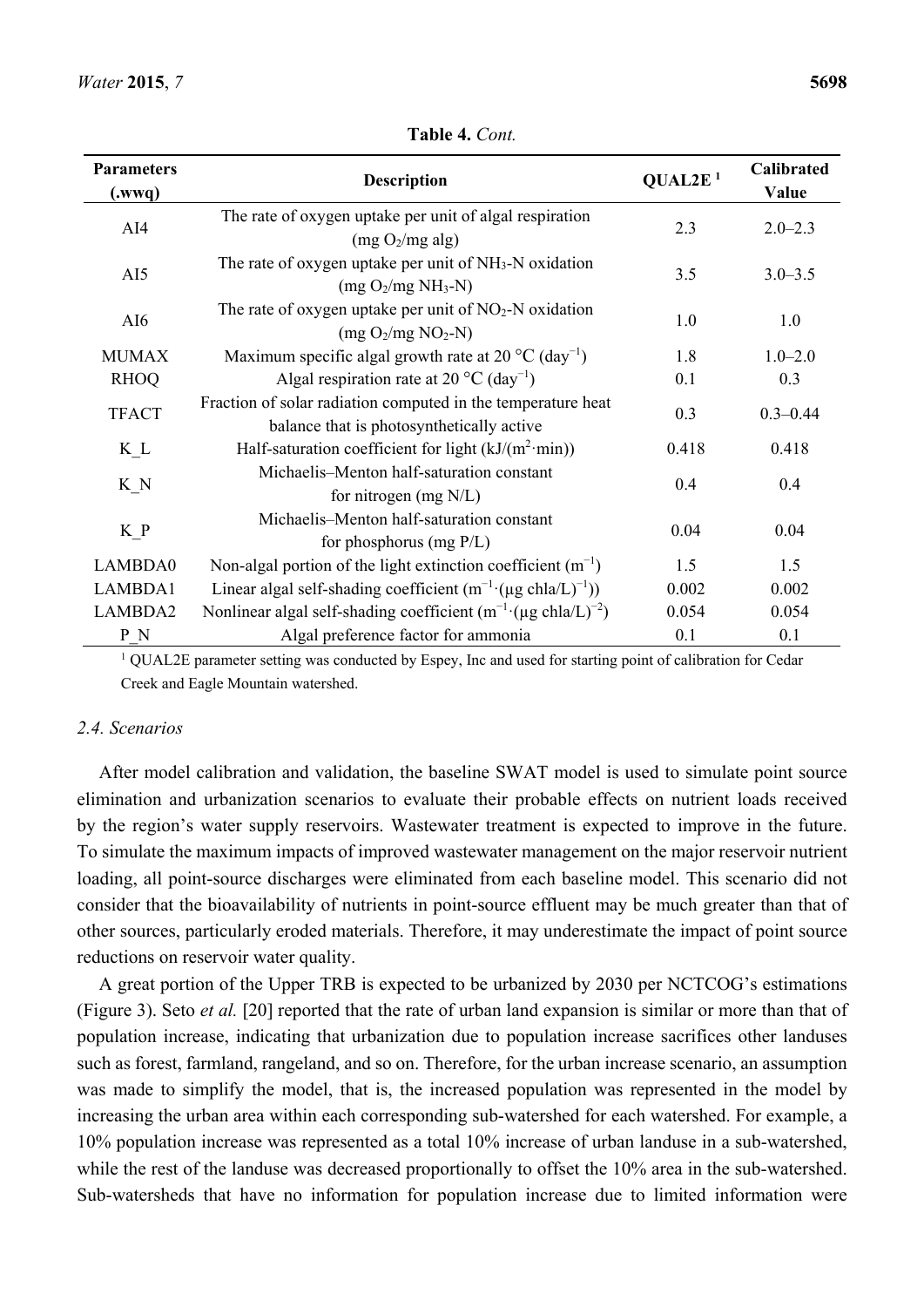assumed to have no increase in population. Increases in urban land area in 2030 were taken uniformly from all non-urban categories in each subbasin to preserve the total subbasin area, and the percentages of land in all urban categories (low, medium and high density) remained the same. In other words, no attempt was made to reallocate the current distribution among these urban categories. The baseline model was then executed with the new land use data to simulate the effects of increased urbanization on nutrient loads to water supply reservoirs.

#### **3. Results and Discussion**

The results for nutrient calibration and validation are summarized in Table 5. Based on days with available measured nutrient data, the average daily TN ranged from 94.0 kg/day (Joe Pool) to 29,864 kg/day (Bridgeport) while simulated corresponding values ranged from 85.0 (Joe Pool) to 32,352 kg/day (Bridgeport) with prediction error ranging from −16.3% (Ray Hubbard) to 8.9% (Lewisville, 08053000). Observed average daily TP from days with available data ranged from 7.0 kg/day (Joe Pool) to 38,159 kg/day (Bridgeport), while the corresponding modeled TP ranged from 7.3 kg/day (Joe Pool) to 36,001 kg/day (Bridgeport) with prediction error ranging from −23.6% (Ray Roberts) to 80.6% (Richland-Chambers). The model prediction errors are mostly within a difference of 10%, with some large under or over estimations including Lewisville, Ray Roberts, and Richland-Chambers.

| Gauge                       | Calibration/             |             | TN (kg/day)        |                | Error   | TP (kg/Day)     |          | <b>Error</b> |
|-----------------------------|--------------------------|-------------|--------------------|----------------|---------|-----------------|----------|--------------|
| <b>Station ID</b>           | <b>Validation</b>        | Period      | <b>Observed</b>    | <b>Modeled</b> | (%)     | <b>Observed</b> | Modeled  | $(\%)$       |
|                             |                          |             | <b>Joe Pool</b>    |                |         |                 |          |              |
|                             | Calibration              | 1985-1992/3 | 94.0               | 85.0           | $-9.5$  | 7.0             | 7.3      | 5.4          |
| 0849700                     | Validation               | 1992/5-2007 | 106.7              | 110.0          | 3.0     | 13.8            | 15.2     | 10.2         |
|                             |                          |             | Lavon              |                |         |                 |          |              |
| 08058900                    | Calibration              | 1981-1995   | 621.5              | 640.3          | 3.0     | 139.7           | 131.9    | $-5.6$       |
|                             |                          |             | Lewisville         |                |         |                 |          |              |
| 08052700                    | Calibration              | 1971-1997   | 2039.1             | 1940.9         | 4.8     | 225.5           | 227.8    | 1.1          |
|                             | Calibration              | 1981-1989   | 4190.2             | 3819.2         | 8.9     | 216.1           | 237.4    | 9.9          |
| 08053000                    | Validation               | 1990-1997   | 2091.1             | 2084.4         | 0.3     | 261.2           | 217.8    | $-16.6$      |
|                             |                          |             | <b>Ray Roberts</b> |                |         |                 |          |              |
| 08050840                    | Calibration              | 1992-1995   | 3199.3             | 3220.5         | 0.7     | 1453.6          | 1,110.4  | $-23.6$      |
|                             |                          |             | <b>Ray Hubbard</b> |                |         |                 |          |              |
| 08061750                    | Validation               | 1981-1992   | 4010.8             | 3355.8         | $-16.3$ | 817.2           | 763.2    | $-6.6$       |
|                             |                          |             | <b>Bridgeport</b>  |                |         |                 |          |              |
| 08042800 <sup>1</sup>       | Calibration              | 1970-2007   | 29,864.0           | 32,352.0       | 8.3     | 38,159.0        | 36,001.0 | $-5.7$       |
| <b>Richland-Chambers</b>    |                          |             |                    |                |         |                 |          |              |
| 08064100                    | Calibration              | 1984-1995   | 5129.3             | 4991.0         | $-2.7$  | 443.0           | 800.0    | 80.6         |
|                             | Benbrook $^2$            |             |                    |                |         |                 |          |              |
|                             | Cedar Creek <sup>3</sup> |             |                    |                |         |                 |          |              |
| Eagle Mountain <sup>3</sup> |                          |             |                    |                |         |                 |          |              |

**Table 5.** Model results for nutrients in watersheds in the Upper Trinity River Basin.

<sup>1</sup> Nitrate-Nitrogen only for TN; <sup>2</sup> Insufficient data available for calibration/validation. We adopted SWAT-derived hydrologic and water quality parameters from the neighboring Bridgeport Basin SWAT model set-up; <sup>3</sup> Nutrient data at multiple major tributaries from the Tarrant Region Water District (TRWD) monitoring stations were compared with simulated results, which were presented in below.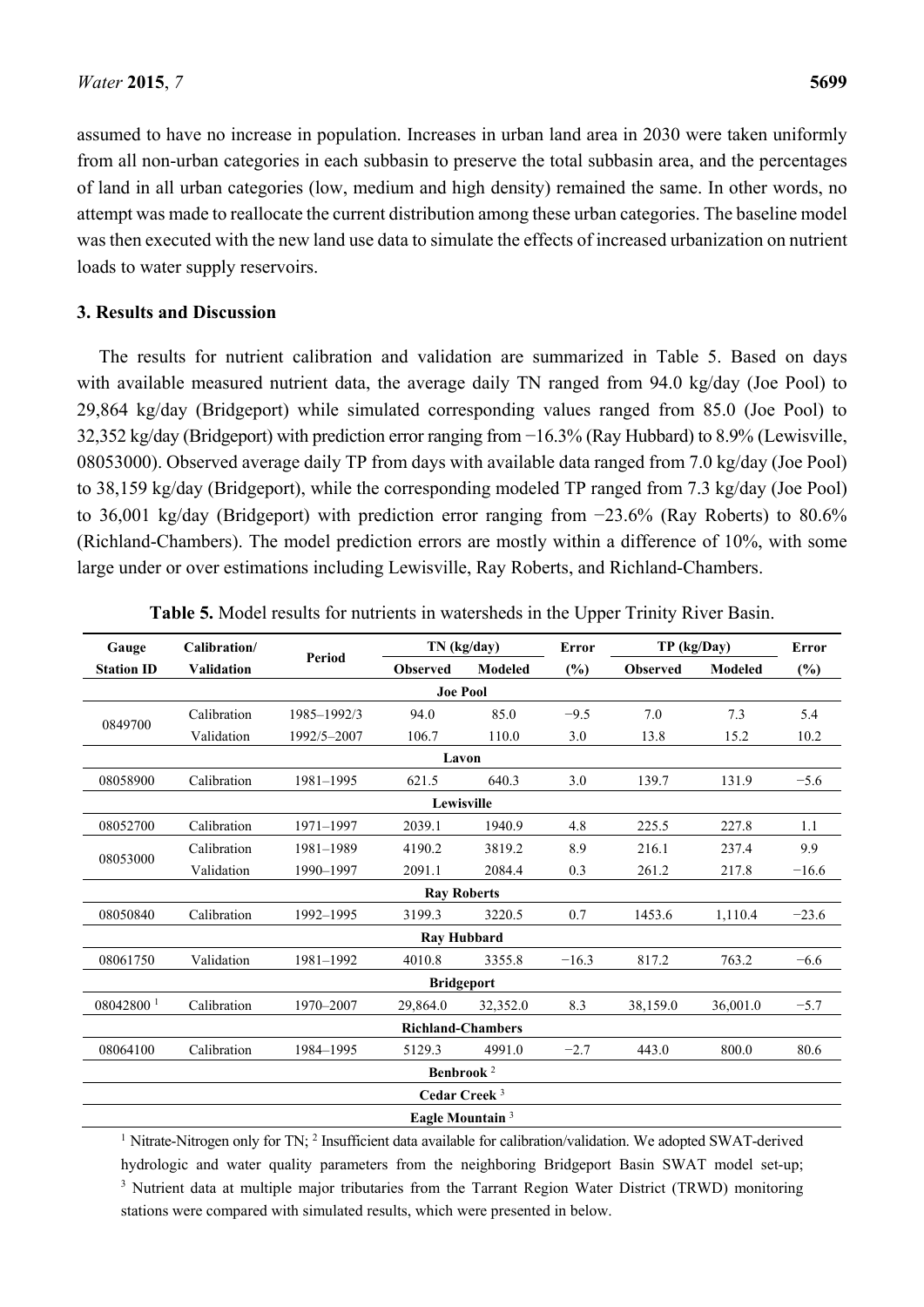Model results for Cedar Creek and Eagle Mountain watershed were presented in a different way as nutrient data at multiple major tributaries at the two watersheds from the Tarrant Region Water District (TRWD) monitoring stations were compared. Narasimhan *et al.* [6] illustrated the result of model performance for TN and TP at 10 monitoring sites in the Cedar Creek watershed. Their study showed data comparison between observed and modeled from 1989 to 2002 and found out statistically significant correlation  $(r^2)$  of 0.7 and 0.8 for TN and TP, respectively. We compared water quality data collected by TRWD (1989–2002) in each major tributary (Kings, Cedar, Lacy, North Twin, South Twin, Lynn, Clear, Caney and Prairie) for TN and TP in the Cedar Creek watershed. The percent errors ranged from −26% to 28%, except for TN at the Lynn site (43% error) where only five samples were available (see reference [6] for more detail).

Figure 5 shows model performance for TN and TP in Eagle Mountain watershed by median, 25th and 75th percentile for observation and estimation in each major tributary (Ash, Derrett, Dosier, Walnut and West Fork 4688). Some sites showed disagreement between observed and measured data such as Derrett with percent error of 104% for TN and 217% for TP and Walnut (−90% error for TN and TP). The remaining three sites, including the West Fork 4688 site located at the end of the main channel before the lake entrance, agreed relatively well with percent errors ranging from −3% to 41%.



**Figure 5.** Median, 25th and 75th percentile of measured and predicted TN (**a**) and TP (**b**) at monitoring sites throughout the Eagle Mountain. Measured data were provided by Tarrant Region Water District (TRWD) from the 1991 to 2004 tributary study. The first bar in each column indicates measured data and the second bar indicates the SWAT estimation. The "n" indicates the number of samples.

The calibrated SWAT model was used to predict nutrient losses from upland and nutrient loads into reservoirs. The ten study watersheds ranged in size from 580 km<sup>2</sup> (Joe Pool) to 5157 km<sup>2</sup> (Richland-Chambers). Nutrient losses and loads into reservoirs by watershed size are illustrated in Figure 6. The study watersheds vary widely in their simulated nutrient loss and transport, reflecting the variability among watersheds. For example, annual overland TN rates ranged from 42 kg/km<sup>2</sup> for Bridgeport to 936 kg/km<sup>2</sup> for Ray Hubbard. Annual TP rates ranged from 26 kg/km<sup>2</sup> for Bridgeport to 206 kg/km<sup>2</sup> for Ray Hubbard (Figure 6). Normalized nutrient loads into the receiving reservoirs by watershed size indicated that the Lavon and Ray Hubbard watersheds discharge the highest TN rates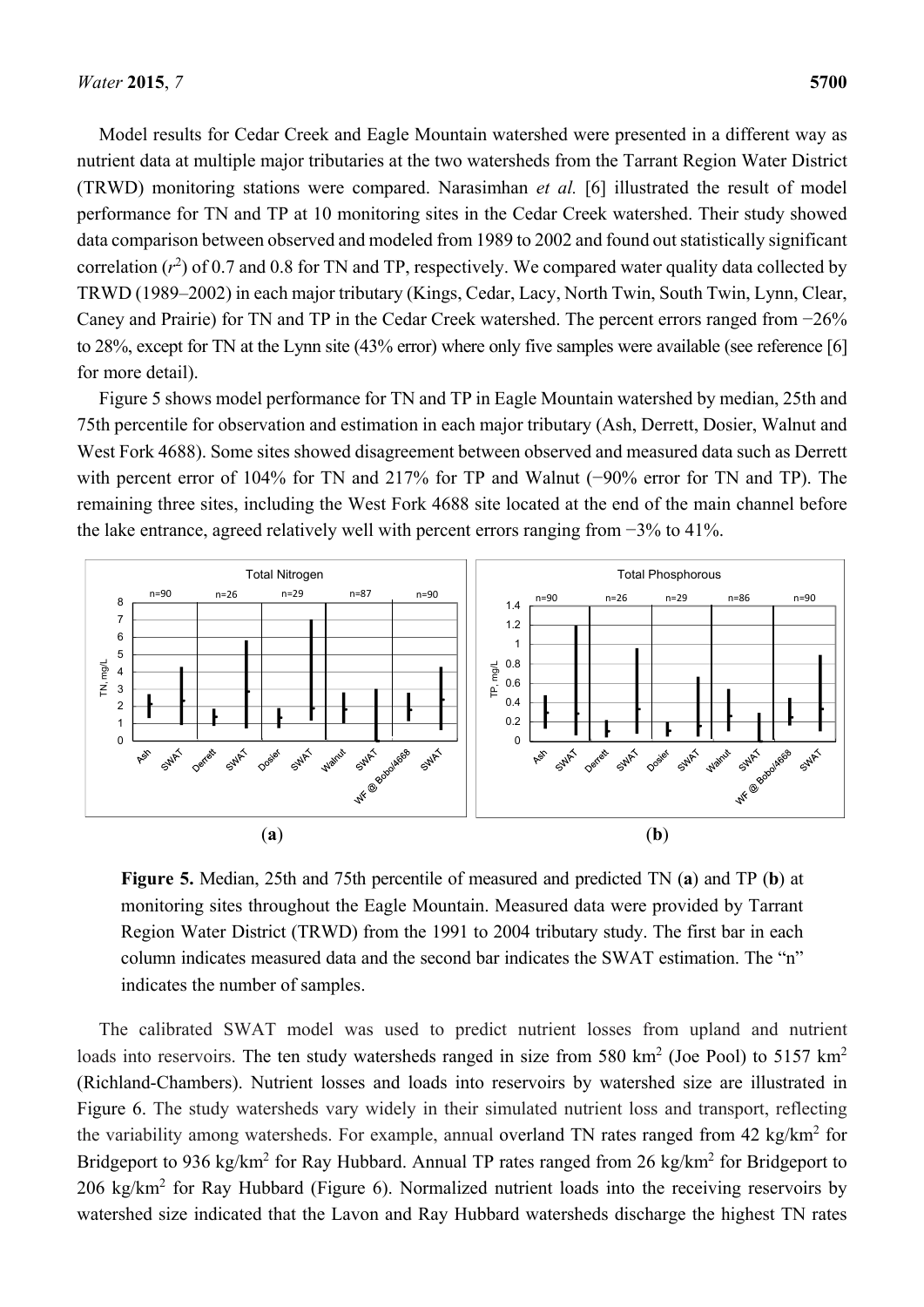$(1340 \text{ and } 1200 \text{ kg/km}^2)$  to the lakes and those watersheds again discharges extremely large TP (106 and 179 kg/km<sup>2</sup>) compared to the other watersheds. The remaining watersheds had discharge rates ranging from 40 to 1000 kg/km<sup>2</sup> for TN and from 26 to 67 kg/km<sup>2</sup> for TP (Figure 6).



**Figure 6.** SWAT simulated nutrient loads by area for each watershed in the Upper Trinity River Basin. (**a**): Total nitrogen; (**b**): Total phosphorus.

Half of the Ray Hubbard watershed is developed, and WWTPs serving urban areas within the watershed appear to contribute a large portion of the nutrient loads reaching the lake. According to scenario analysis, the elimination of these WWTPs reduced reservoir loading of TN by 20% and TP by 8% (Table 6). Point sources appear to contribute substantially to Lake Lavon's nutrient loads as evidenced by the point source elimination scenario, which reduces TN loads by 56% and TP loads by 24% (Table 6). Lewisville and Benbrook also see great nutrient loads reduction with the point source elimination scenario, which reduce TN by 27% and 23%, TP by 14% and 9%, respectively, for the two watersheds (Table 6).

The impacts of projected population growth in the Upper TRB on nutrient loads also varied among watersheds. Increased urbanization caused changes in overland TN losses ranging from a decrease of 3% (Ray Hubbard) to an increase of 24% (Benbrook). Projected urbanization increased TP losses from upland areas by 3% (Ray Hubbard) to 111% (Benbrook), except for Richland-Chambers where total phosphorus losses decreased by 1% (Table 7). This decrease was due to the fact that pastureland and cropland dominate the Richland-Chambers watershed and are large contributors to nutrient loading. Therefore, nutrient loads in this watershed decreased with urbanization due to proportional decreases in pastureland and cropland. Most of the Benbrook watershed is in Parker and Johnson counties. The two counties are expected to have 284% and 257% population increase from 2000 to 2030, respectively [2]. Urban area in Benbrook was projected to expand from 9% based on 2001 NLCD (Figure 2) to 26% of the total watershed area based on the relationship between the fraction of counties that is urban and population density established in reference [15]. This resulted in 288 km<sup>2</sup> total urban area in 2030 from the 2001's 99 km<sup>2</sup>, a total increase of 191% in urban area (Table 7). The model predicted the greatest change in nutrient loads, with TN increasing 23% and TP increasing 111%.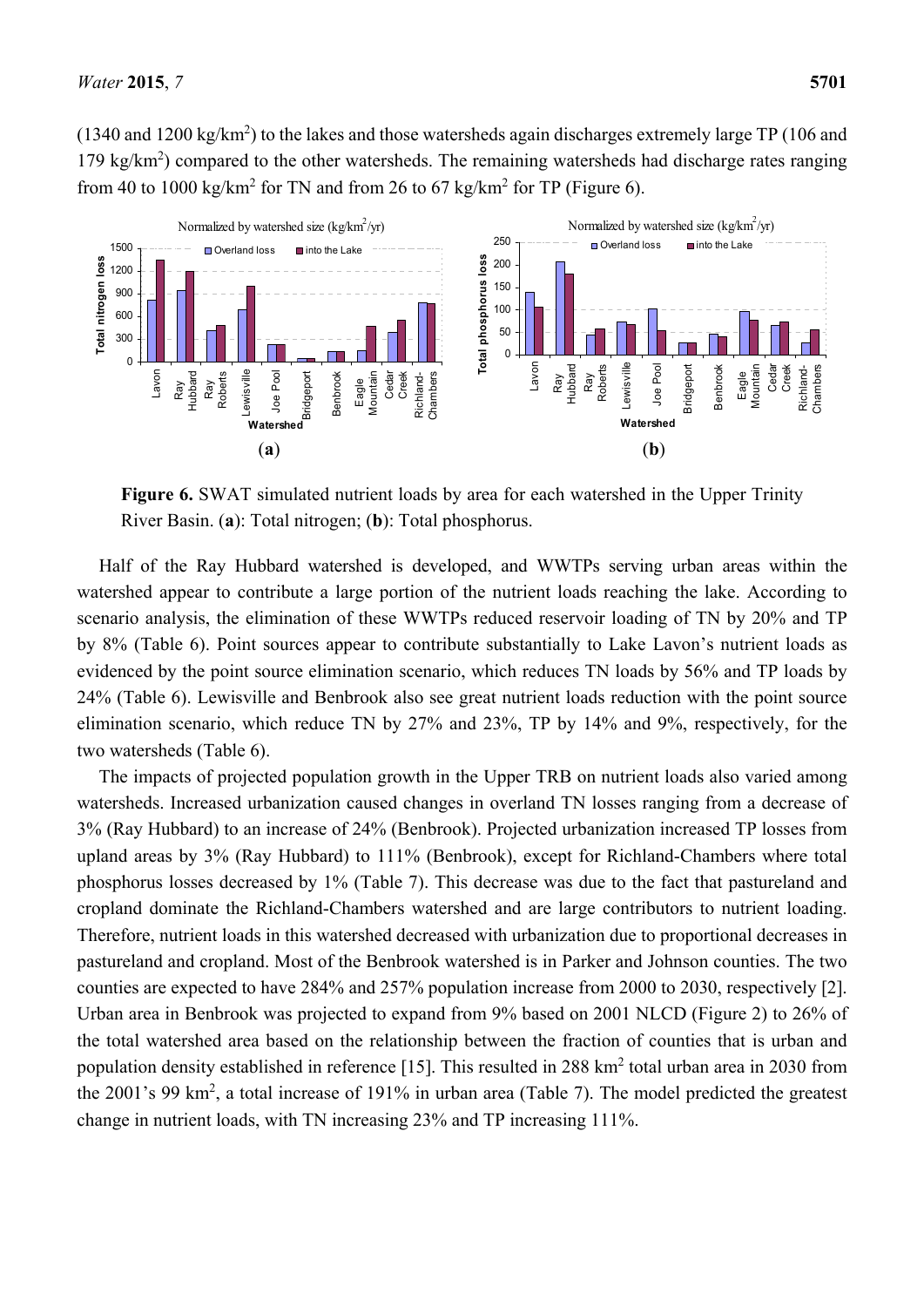| Watershed Area (km <sup>2</sup> ) |      | <b>Modeling</b> | <b>TN</b> | <b>Point Source</b> | TP        | <b>Point Source</b> |
|-----------------------------------|------|-----------------|-----------|---------------------|-----------|---------------------|
|                                   |      | <b>Period</b>   | (kg/Year) | Elimination $(\% )$ | (kg/Year) | Elimination $(\% )$ |
| Joe Pool                          | 580  | 1986-2007       | 129,885   | $-7.3$              | 31,339    | $-1.0$              |
| Lavon                             | 1993 | 1968-2007       | 2,671,500 | $-55.7$             | 210,750   | $-24.2$             |
| Lewisville                        | 2520 | 1968-2007       | 2,518,920 | $-27.2$             | 168,080   | $-14.4$             |
| Ray Roberts                       | 1790 | 1987-2007       | 646,060   | $-5.9$              | 103,590   | $-6.0$              |
| Ray Hubbard                       | 907  | 1968-2007       | 1,088,650 | $-20.4$             | 162,480   | $-7.8$              |
| <b>Benbrook</b>                   | 1100 | 1970–2005       | 145,000   | $-23.4$             | 44,500    | $-9.3$              |
| <b>Bridgeport</b>                 | 2849 | 1970-2007       | 113,000   | $-13.0$             | 74,000    | $-2.9$              |
| <b>Richland Chambers</b>          | 5157 | 1977–2006       | 4,011,580 | $-4.0$              | 285,104   | $-0.3$              |
| Cedar Creek                       | 2600 | 1966-2002       | 1,419,380 | $-3.8$              | 188,670   | $-6.0$              |
| Eagle Mountain                    | 2230 | 1971-2004       | 1,057,437 | $-1.1$              | 173,383   | $-1.2$              |

**Table 6.** Simulated baseline annual nutrient loads into each lake and percent reduction with point source elimination scenario.

**Table 7.** Increase of TN and TP by estimated population growth by 2030.

| Watershed                | Urban Area Increase (%) | Increase of TN $(\% )$ | Increase of TP $(\% )$ |
|--------------------------|-------------------------|------------------------|------------------------|
| Joe Pool                 | 17.0                    | 16.4                   | 37.4                   |
| Lavon                    | 9.0                     | 9.2                    | 14.4                   |
| Lewisville               | 8.0                     | 2.9                    | 23.5                   |
| Ray Roberts              | 5.0                     | 4.7                    | 16.6                   |
| Ray Hubbard              | 2.0                     | $-2.6$                 | 3.2                    |
| Benbrook                 | 190.9                   | 23.6                   | 111.0                  |
| <b>Bridgeport</b>        | 59.0                    | 10.3                   | 30.7                   |
| <b>Richland Chambers</b> | 1.2                     | $-2.6$                 | $-1.1$                 |
| Cedar Creek              | 3.4                     | 7.1                    | 6.3                    |
| Eagle Mountain           | 8.5                     | 16.9                   | 3.3                    |

Note: Load changes from overland flow only.

The limitation of the urbanization scenario is that the percentage of the urban increase is represented in the model only by sub-watershed, which means the same rate of urban increase was applied to the entire sub-watershed with no particular spatial location within the sub-watershed. Continuous records of measured data for nutrient loads are not available; data are also not up-to-date. The discontinued water-quality monitoring stations pose a challenging task for watershed evaluation.

# **4. Conclusions**

The water quality in numerous reservoirs has been a concern in the Upper TRB including Dallas-Fort Worth Metro area. These 12 reservoirs in ten watersheds are sources of water supply for the area and increased population growth and heavy urbanization are expected in the future. Water quality trends, based on two decades of monitoring, in reservoirs is degrading and a continuation of water quality monitoring and comprehensive modeling was necessary.

Available datasets including GIS data, agricultural operations, WWTPs, USGS gage stations, sediment loadings, and monitored nutrient data were used to calibrate the SWAT model for local conditions and to estimate water quality. The model overviews the current condition in each watershed with an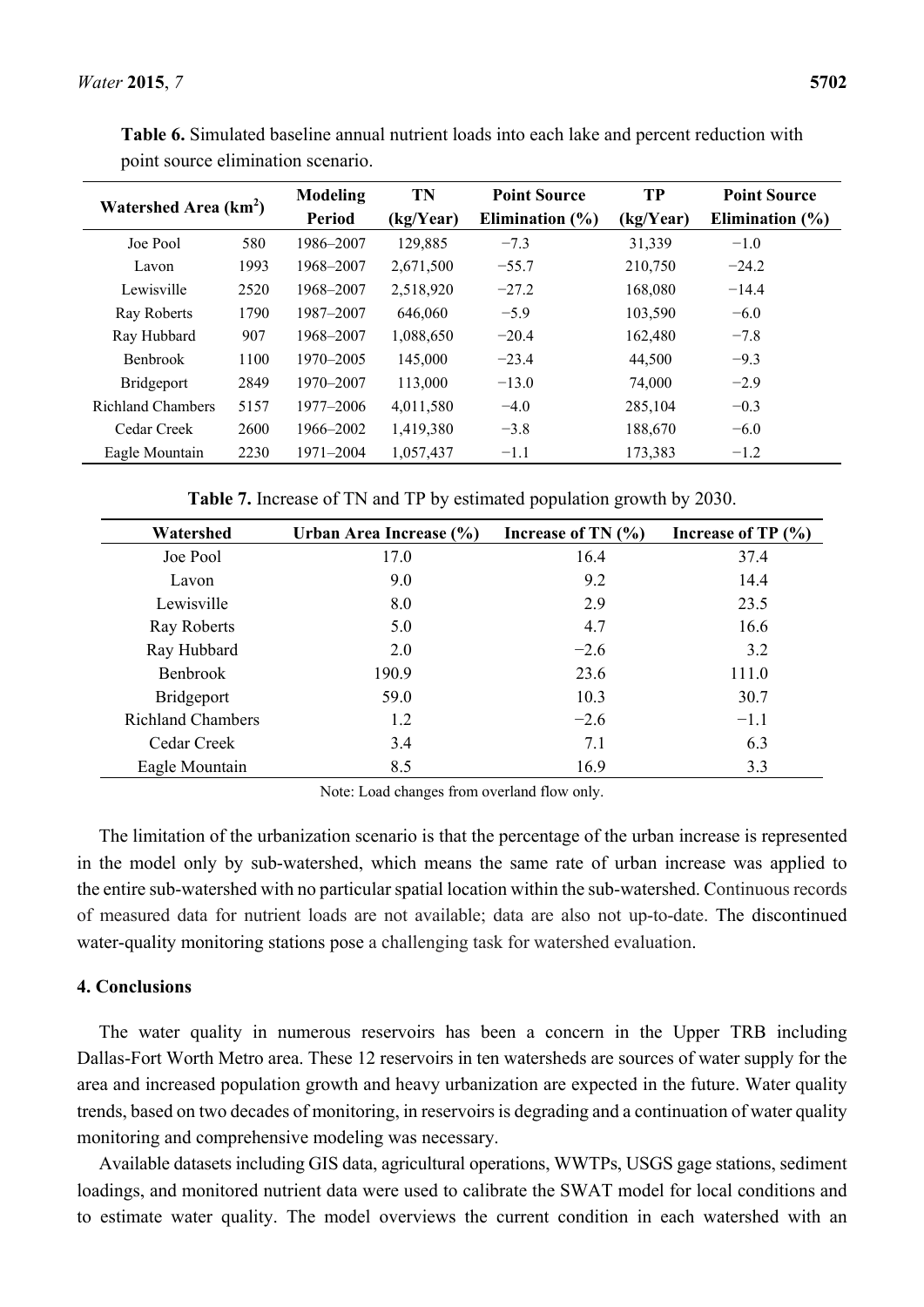acceptable to good range of statistical model performance evaluation although some of watersheds showed large model errors (TP for Richland-Chambers at 80.6% error). The model prediction errors are mostly acceptable at this large scale, except for two out of five tributaries at the Eagle Mountain watershed and TP in Richland-Chambers.

Normalization for nutrient loadings by watershed area showed that some watersheds such as Lavon and Ray Hubbard generated an extremely high level of nutrients. It should be emphasized that future watershed management needs to focus on those watersheds. Barring potential management changes, such as wastewater treatment, improved crop use efficiency, *etc.*, the urbanization scenario increased TN loads in each watershed ranged from −3% to 24% and increased TP loads ranged from −1% to 111%.

This study provides an overall estimate of the magnitude and spatial distribution of pollutants generated by overland flow as well as the amount actually delivered to the major reservoirs within the TRB. Although the SWAT model has been successfully applied in ungauged basins, thorough model calibration and validation increases the confidence in its applicability. Insufficient data, especially related to point sources and observed data on nutrients makes model calibration and validation a challenging task. Nevertheless, modeling studies using a comprehensive semi-distributed model such as SWAT do help simulate and assess the pollutant generation and transport potential of the landscape.

### **Acknowledgments**

USDA is an equal opportunity employer and provider.

#### **Author Contributions**

All authors worked on modeling the watersheds and provided model results. Taesoo Lee and Xiuying Wang wrote manuscript, and Darrel Andrews provided some datasets.

# **Conflicts of Interest**

The authors declare no conflict of interest.

#### **References**

- 1. Berthold, T.A. *North Central Texas Water Quality Final Report. TR-409*; Texas Water Resources Institute: College Station, TX, USA, 2011.
- 2. NCTCOG. *North Central Texas 2030 Demographic Forcast*; North Central Texas Council of Governments Research and Information Service: Dallas, TX, USA, 2003.
- 3. Arnold, J.G.; Srinivasan, R.; Muttiah, R.S.; Williams, J.R. Large Area Hydrologic Modeling and Assessment, Part 1: Model Development. *J. Am. Water Resour. Assoc.* **1998**, *34*, 73–89.
- 4. Santhi, C.; Srinivasan, R.; Arnold, J.G.; Williams, J.R. A modeling approach to evaluate the impacts of water quality management plans implemented in a watershed in Texas. *Environ. Model. Softw.* **2006**, *21*, 1141–1157.
- 5. Srinivasan, R.; Ramanarayanan, T.S.; Arnold, J.G.; Bednarz, S.T. Large area hydrologic model and assessment Part II: Model application. *J. Am. Water Resour. Assoc.* **2007**, *34*, 91–101.